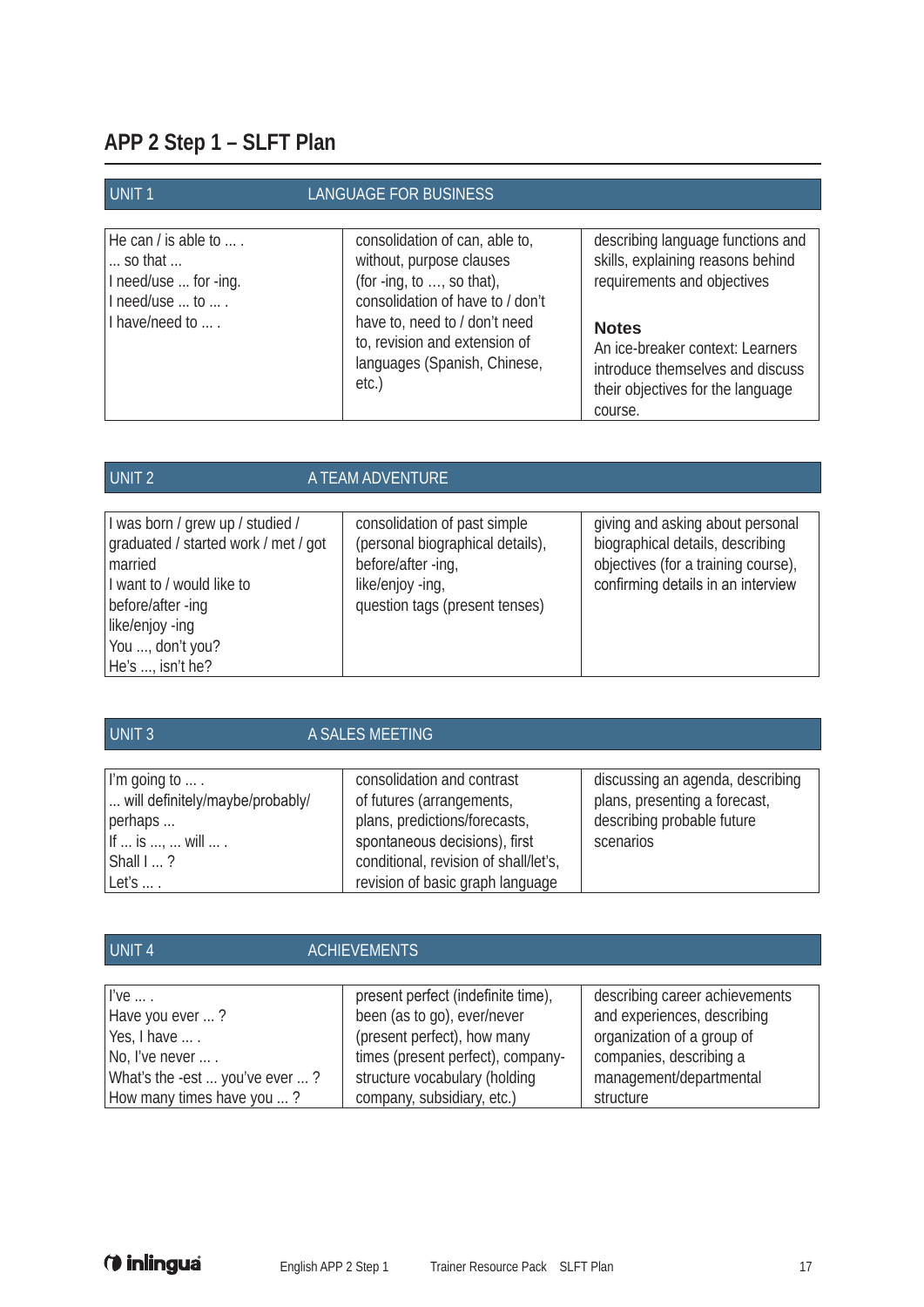| UNIT <sub>5</sub>                                                                                                                                                                          | <b>TELEPHONING</b>                                                                         |                                                                                                                          |
|--------------------------------------------------------------------------------------------------------------------------------------------------------------------------------------------|--------------------------------------------------------------------------------------------|--------------------------------------------------------------------------------------------------------------------------|
| Could I ?<br>May $1$ ?<br>Can $1$ ?<br>Who's calling, please?<br>It's $\dots$ .<br>speaking.<br>Just a moment. I'll put you through.<br>I'm afraid  isn't here.<br>Would you like to hold? | revision of greetings, specific<br>telephone expressions,<br>telecommunications vocabulary | telephoning via a switchboard,<br>giving and taking messages on<br>the telephone, understanding<br>telephone terminology |
| $\dots$ that $\dots$                                                                                                                                                                       |                                                                                            |                                                                                                                          |

| UNIT <sub>6</sub>            | <b>DISCUSSING PROGRESS</b>          |                                   |
|------------------------------|-------------------------------------|-----------------------------------|
|                              |                                     |                                   |
| How long has ?               | how long ? (present perfect),       | describing a schedule, describing |
| He/She has  for/since  .     | for/since (present perfect), yet /  | recent progress, describing       |
| Have they  yet?              | already / so far (present perfect), | complete/incomplete work          |
| Yes, they've already/just  . | just (present perfect), gone        |                                   |
| They have  so far.           | (present perfect)                   |                                   |

| UNIT <sub>7</sub>                                                                                                                                             | <b>TRADE SHOWS</b>                                          |                                                                                              |
|---------------------------------------------------------------------------------------------------------------------------------------------------------------|-------------------------------------------------------------|----------------------------------------------------------------------------------------------|
| have begun/broken/chosen/come/<br>done/drunk/driven/eaten/fallen/<br>flown/forgotten/given/gone/grown/<br>known/risen/run/seen/shown/<br>spoken/taken/written | present perfect - irregular verbs,<br>trade-show vocabulary | discussing arrangements for<br>a trade show, discussing and<br>coordinating preparation work |

| UNIT <sub>8</sub>                                                                                                    | <b>COMPANY PERFORMANCE</b>                                                                                                                                   |                                                                                                        |
|----------------------------------------------------------------------------------------------------------------------|--------------------------------------------------------------------------------------------------------------------------------------------------------------|--------------------------------------------------------------------------------------------------------|
| Last year profits went up / rose /<br>fell / dropped.<br>This year sales have gone up /<br>risen / fallen / dropped. | contrasting the past simple and<br>present perfect tenses (finished<br>and unfinished time), extension of<br>graph language, due to, financial<br>vocabulary | understanding financial indicators,<br>describing past and recent trends,<br>linking events to results |

*O* inlingua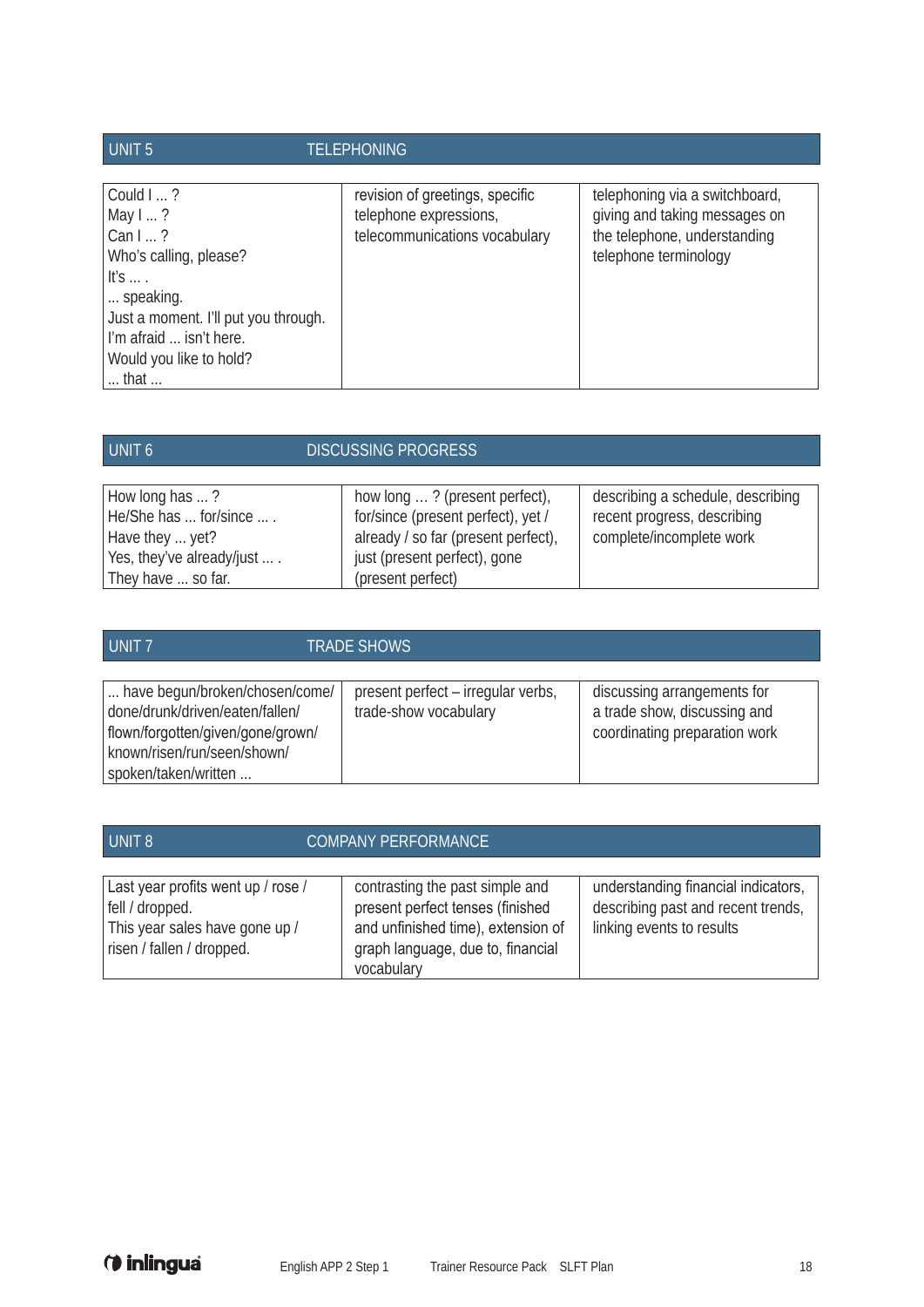| UNIT <sub>9</sub>                                                                                          | <b>BUSINESS DECISIONS</b>                                                  |                                                                                                                                    |
|------------------------------------------------------------------------------------------------------------|----------------------------------------------------------------------------|------------------------------------------------------------------------------------------------------------------------------------|
| He/She is responsible for -ing.<br>There's no point in -ing.<br>It isn't worth -ing.<br>Instead of -ing, I | gerund (responsible for -ing,<br>instead of -ing), retailing<br>vocabulary | categorizing retail products,<br>justifying decisions, giving<br>professional advice/opinions,<br>revision of financial vocabulary |
| I wanted  That's why  .                                                                                    |                                                                            |                                                                                                                                    |

| UNIT <sub>10</sub>                                                                                                                | <b>HEALTH AND SAFETY AT WORK</b>                                                                         |                                                                                                        |
|-----------------------------------------------------------------------------------------------------------------------------------|----------------------------------------------------------------------------------------------------------|--------------------------------------------------------------------------------------------------------|
| You have to<br>You must/mustn't  .<br>You are/aren't allowed to<br>You don't have to<br>You should/shouldn't  .<br>You can/may  . | must(n't), should(n't), mustn't vs.<br>don't have to, can (permission),<br>allowed to, safety vocabulary | giving a job profile, defining<br>dangers, describing safety<br>precautions, making<br>recommendations |

| UNIT <sub>11</sub>                                                            | A LONG TRIP                                                                                                                                                                                                |                                                                          |
|-------------------------------------------------------------------------------|------------------------------------------------------------------------------------------------------------------------------------------------------------------------------------------------------------|--------------------------------------------------------------------------|
| Would you mind -ing?<br>Have a nice trip!<br>$\ldots$ still has to $\ldots$ . | revision of could for polite<br>requests, would you mind -ing,<br>thank you very much, still, have<br>had to (present perfect), air travel<br>and train travel vocabulary, basic<br>advertising vocabulary | describing travel plans, checking<br>in for a flight, traveling by train |

| UNIT <sub>12</sub>                                                                                                                                                                          | PEOPLE AT WORK                                                                                                                |                                                                            |
|---------------------------------------------------------------------------------------------------------------------------------------------------------------------------------------------|-------------------------------------------------------------------------------------------------------------------------------|----------------------------------------------------------------------------|
| He/She  carefully/quickly/badly/<br>fluently/easily/safely/efficiently/<br>reliably/fast/hard/well.<br>in order to<br>I'm good at -ing.<br>He's/She's capable of -ing.<br>I recommend -ing. | adverbs of manner, adjectives of<br>personal characteristics, in order<br>to, good at -ing, capable of -inq,<br>recommend-ing | describing work skills, defining job<br>profiles, giving a staff appraisal |